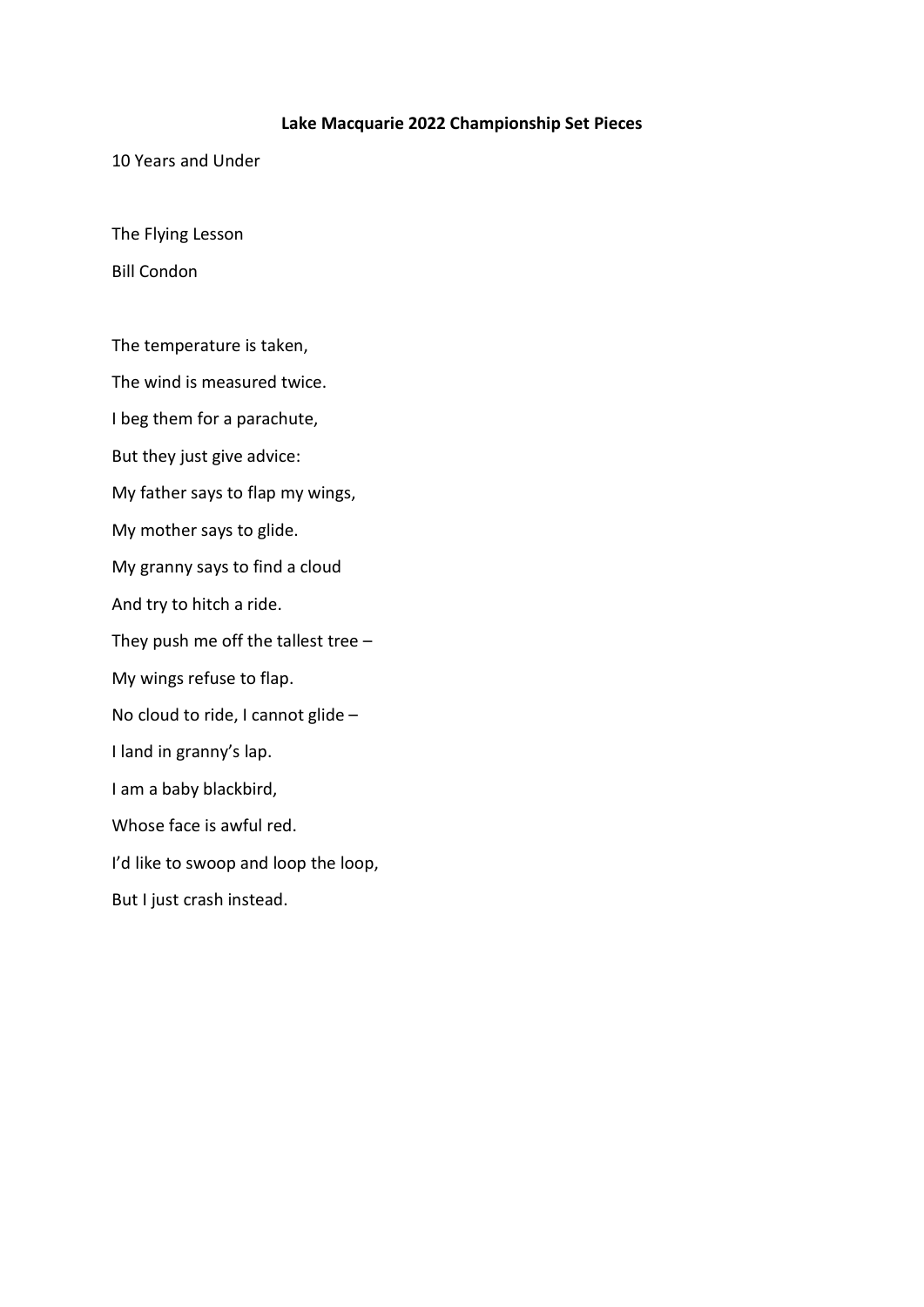## 12 Years and Under

# **Please Don't Call Me A Koala Bear**

### **Don Spencer**

I'm a koala not a bear And I don't think it's fair The way that people always add a word that isn't there I'm a marsupial and proud of it And there can be no doubt of it I'm closer to a kangaroo than I am to a bear

So please don't call me a koala bear Coz I'm not a bear at all Please don't call me a koala bear It's driving me up the wall If your name was Tom And everyone called you Dick Perhaps you'd understand why I'm sick, sick, sick I'm simply a koala And I want the name to stick So please don't call me a koala bear

I live here in Australia In a eucalyptus tree I'm as cuddly, cute and charming as an animal can be I don't understand fair dinkum How anyone could think them Grizzly bears and polar bears Are anything like me

So please don't call me a koala bear Coz I'm not a bear at all Please don't call me a koala bear It's driving me up the wall If your name was Tom And everyone called you Dick Perhaps you'd understand why I'm sick, sick, sick I'm simply a koala And I want the name to stick So please don't call me a koala bear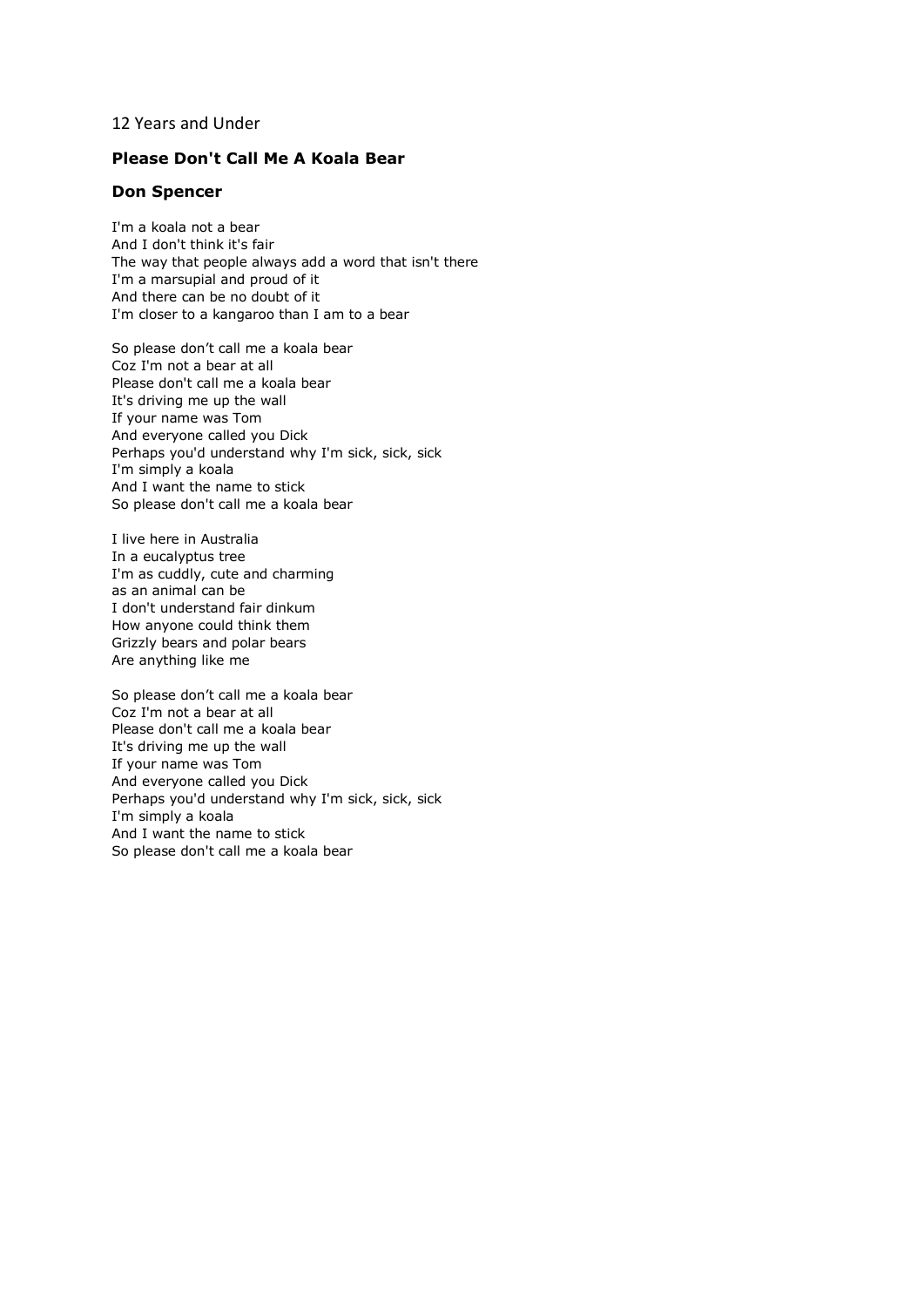#### THE WEB **Jovce Trickett**

Today I saw a thing of matchless wonder, More beautiful than music, more frightening than thunder, Skilful beyond the foolish to believe. I stayed to watch a long-legged spider weave A web so delicate, so strong, so fine -Yet deadly in its intricate design.

He spun and swung and wove for five whole hours His citadel among the garden flowers; From his own body came the endless thread On which his weight he surely plummeted.

Firstly the straight bisection high to low -Then fanned an upward arc, and planned it so With such completeness, that a careless fly Was captured in the first frail radii, Was packeted and pierced and mesmerised And sung to silent sleep, anaesthetised -Before it had the chance to be surprised.

And if a straying, wind-tossed leaf the pattern broke, This clever weaver mended fast each silken spoke Lacing and interlacing old with new, And all the while the centre stronger grew; Until at last this lovely, circled snare, Rhythmed and perfect hung against the air, Invisible to flitting moth or roving bee A symmetry of silver mesh ...... strange enemy.

And only then the spider slept, content; And I, who saw, may count the hours well spent.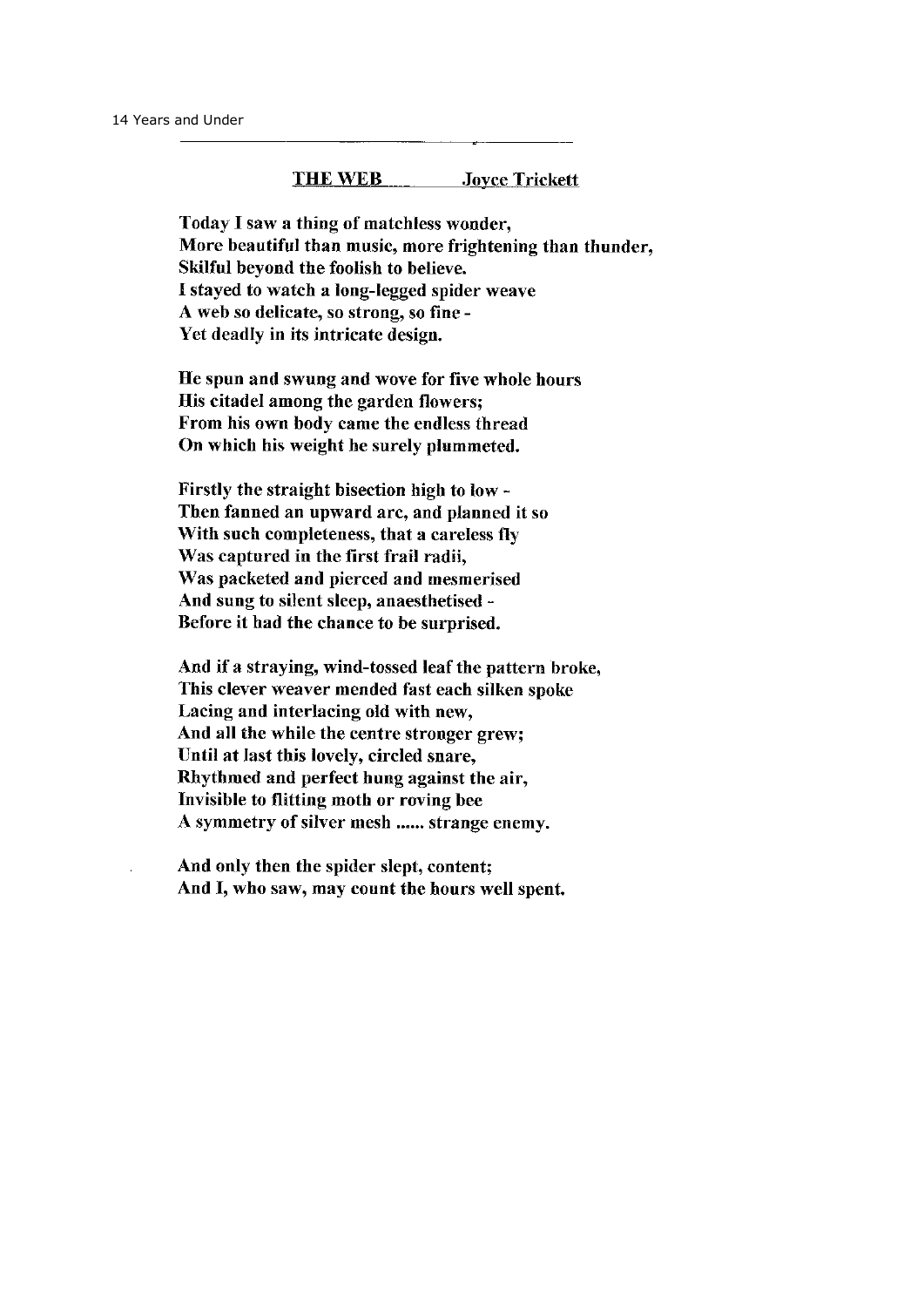16 Years and Under

**WIND Ted Hughes** 

This house has been far out at sea all night, The woods crashing through darkness, the booming hills. Winds stampeding the fields under the window Floundering black astride and blinding wet.

Till day rose; then under an orange sky The hills had new places, and wind wielded Blade-light, luminous black and emerald. Flexing like the lens of a mad eve.

At noon I scaled along the house-side as far as The coal-house door. Once I looked up -Through the brunt wind that dented the balls of my eves The tent of the hills drummed and strained its guyrope.

The fields quivering, the skyline a grimace. At any second to bang and vanish with a flap: The wind flung a magpie away and a black-Back gull bent like an iron bar slowly. The house

Rang like some fine green goblet in the note That any second would shatter it. Now deep In chairs, in front of the great fire, we grip Our hearts and cannot entertain book, thought,

Or each other. We watch the fire blazing, And feel the roots of the house move, but sit on. Seeing the windows tremble to come in, Hearing the stones cry out under the horizons.